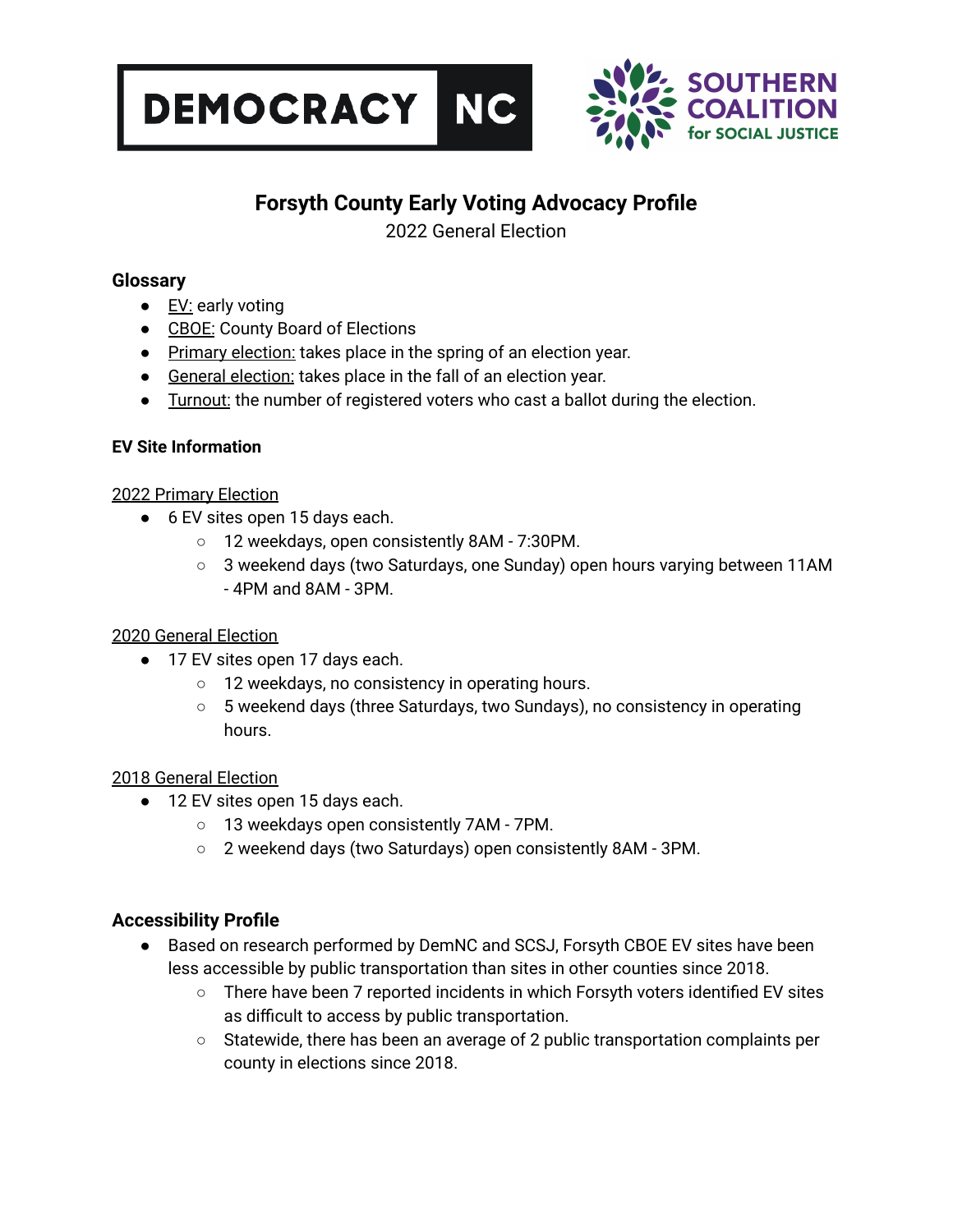



## **Forsyth County Vote Share Snapshot**

2022 Primary EV Vote Shares

| <b>SITE</b>                        | <b>BLACK</b> | <b>WHITE</b> | <b>ASIAN</b> | <b>OTHER</b> | Latiné |
|------------------------------------|--------------|--------------|--------------|--------------|--------|
| <b>FORSYTH CBOE</b>                | 42%          | 52%          | 1%           | 5%           | 2%     |
| <b>KERNERSVILLE BRANCH LIBRARY</b> | 17%          | 78%          | 1%           | 4%           | 1%     |
| <b>LEWISVILLE LIBRARY</b>          | 7%           | 89%          | 1%           | 4%           | 1%     |
| <b>MAZIE WOODRUFF</b>              | 88%          | 9%           | 1%           | 3%           | 1%     |
| <b>RURAL HALL LIBRARY</b>          | 19%          | 76%          | 1%           | 4%           | 1%     |
| <b>SOUTHSIDE LIBRARY</b>           | 39%          | 57%          | 1%           | 5%           | 1%     |

## 2020 General EV Vote Shares

| <b>SITE</b>                           | <b>BLACK</b> | <b>WHITE</b> | <b>ASIAN</b> | <b>OTHER</b> | Latiné |
|---------------------------------------|--------------|--------------|--------------|--------------|--------|
| BROWN DOUGLAS RECREATION CENTER       | 70%          | 15%          | 1%           | 15%          | 3%     |
| ICLEMMONS LIBRARY                     | 10%          | 74%          | 2%           | 15%          | 3%     |
| FORSYTH CBOE                          | 46%          | 38%          | 1%           | 16%          | 3%     |
| HARPER HILL SHOPPING CENTER           | 11%          | 75%          | 2%           | 12%          | 2%     |
| <b>KERNERSVILLE BRANCH LIBRARY</b>    | 11%          | 74%          | 1%           | 14%          | 3%     |
| <b>LEWISVILLE LIBRARY</b>             | 5%           | 83%          | 1%           | 11%          | 2%     |
| <b>MAZIE WOODRUFF</b>                 | 86%          | 7%           | 1%           | 7%           | 2%     |
| <b>IMILLER PARK RECREATION CENTER</b> | 11%          | 74%          | 1%           | 15%          | 2%     |
| <b>IOLD TOWN REC CENTER</b>           | 21%          | 65%          | 1%           | 13%          | 4%     |
| <b>RURAL HALL LIBRARY</b>             | 13%          | 73%          | 1%           | 13%          | 2%     |
| <b>ISEDGE GARDEN REC CENTER</b>       | 20%          | 68%          | 1%           | 12%          | 3%     |
| <b>ISOUTHSIDE LIBRARY</b>             | 36%          | 46%          | 1%           | 16%          | 7%     |
| <b>SPRAGUE STREET REC CENTER</b>      | 62%          | 21%          | 1%           | 17%          | 6%     |
| WALKERTOWN LIBRARY                    | 10%          | 78%          | 1%           | 12%          | 2%     |
| WINSTON LAKE FAMILY YMCA              | 76%          | 12%          | 1%           | 12%          | 2%     |
| WINSTON-SALEM FIRST ASSEMBLY OF GOD   | 19%          | 65%          | 1%           | 14%          | 4%     |
| WSSU ANDERSON CENTER                  | 71%          | 10%          | 1%           | 19%          | 1%     |